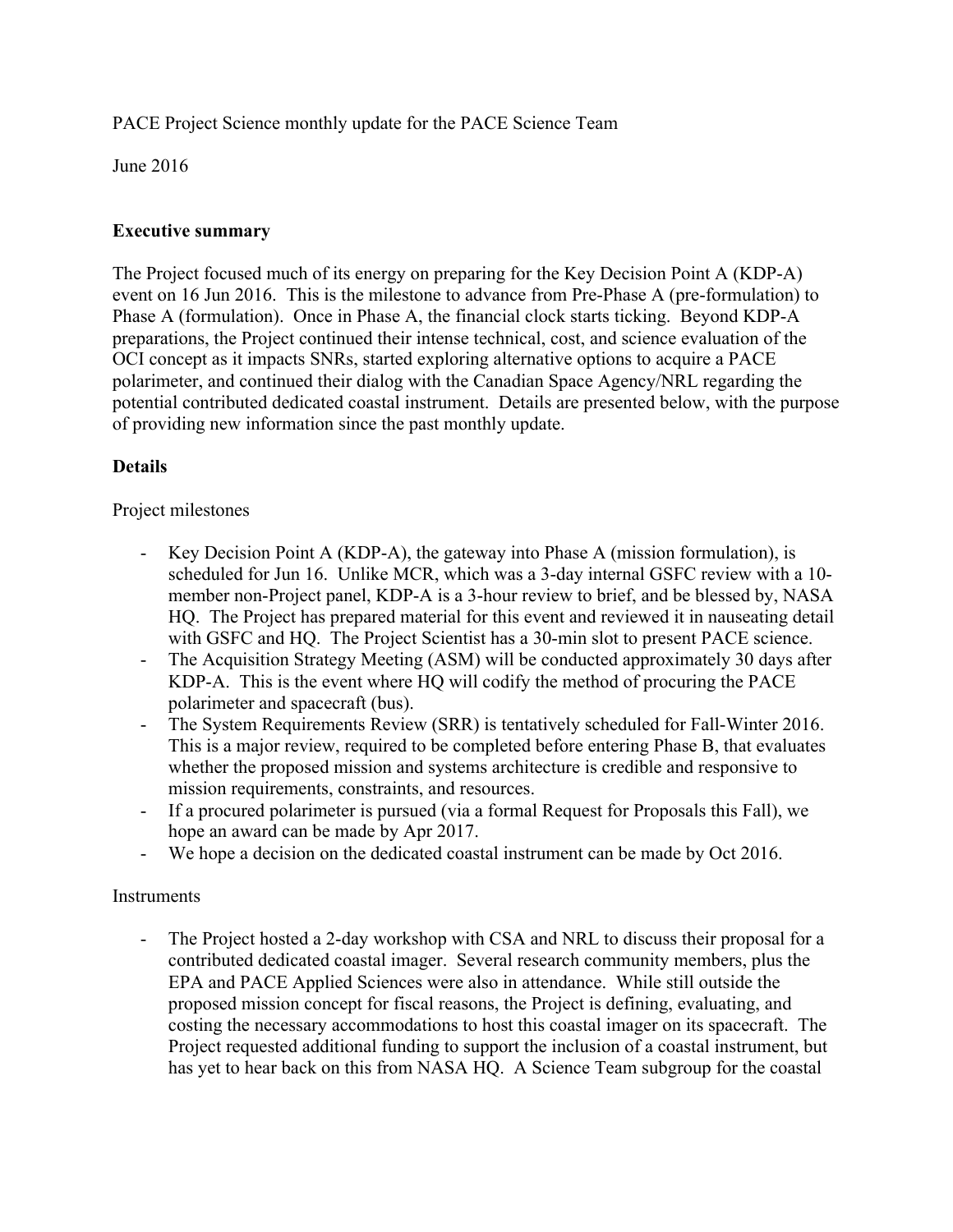imager was been formed. If you are interested in participating, please contact Antonio Mannino (antonio.mannino@nasa.gov).

- The OCI System Engineering team completed its study of SNR, technology, data rate, and cost impacts for multiple instrument concepts with ground sample distances (GSDs) of 500, 750, 1000, and 1250 m. As a reminder, the threshold OCI concept is a hyperspectral scanner with 1000 m GSD. A full day Project debrief on their results was conducted – a similar review will be conducted with HQ this month. The OCI team is now focusing on requirements for OCI CCDs, which need to be acquired soon to enable robust testing and inclusion in engineering test units. The Instrument Scientist will host a webinar in late June to present the current OCI concept to the science team (details to follow separately). See Science Analysis below.
- Unfortunately, the Dutch polarimeter SPEX is no longer a viable option for PACE because of funding limitations of their government. The Project expects to release a Request for Information to explore procurement of an alternate polarimeter in early Jun, followed by a formal Request for Proposals in the Fall.

#### Science analyses

### **All science data analysis packages will be shared with the Science Team. All input from the Science Team on any of the analyses, before or after completion, is most welcome.**

Following up from a proposal from last month: From the May update … "*We would like to begin sharing more specific details on the OCI concept (among other things) with the ST via webinars on the scale of every month or two, pending the availability of the Instrument Scientist and Systems Engineering. These will probably be short, targeted presentations on specific concepts or results. The Project will work with the ST leads to establish this activity*." The Instrument Scientist (Gerhard Meister) will host a WebEx presentation to present an overview of the current OCI concept in late Jun, tentatively Tue, Jun 28 at US east coast lunchtime. A detailed message will follow in the coming week(s). If successful and of interest, we will follow this event with additional webinars on more targeted topics.

- SNRs: Project Science evaluated the impact of the modeled SNRs (provided by Engineering) for the modified instrument concepts needed to achieve the various GSDs. The OBPG developed a Monte Carlo approach to evaluate the impact of noise on derived remote-sensing reflectances, the uncertainties from which will be used to infer if the OCI SNRs can meet mission threshold requirements on these reflectances. Current status: the SNR model for the current OCI concept (note: it is just a model and perhaps imperfect) suggests that MODIS-level SNRs can be achieved at the key aggregate bands listed in Table 3.1 of the SDT report – hyperspectrally, without image striping. Highlights:
	- o We believe the threshold uncertainty in the red (max of 0.002 reflectance or 10%) to be scientifically insufficient. We are looking into refinement of this to inform Systems Engineering of our needs to enable science related to phytoplankton fluorescence, gaseous transmission, etc. ST thoughts welcome.
	- o Per an email to the ST in late May, we plan to reduce the Lmax from roughly ~650 to ~710 nm (TBD) from ~500 W/m2/nm to ~200 W/m2/nm. Note, this will not impart CCD saturation, only digital saturation. Some impacts to science were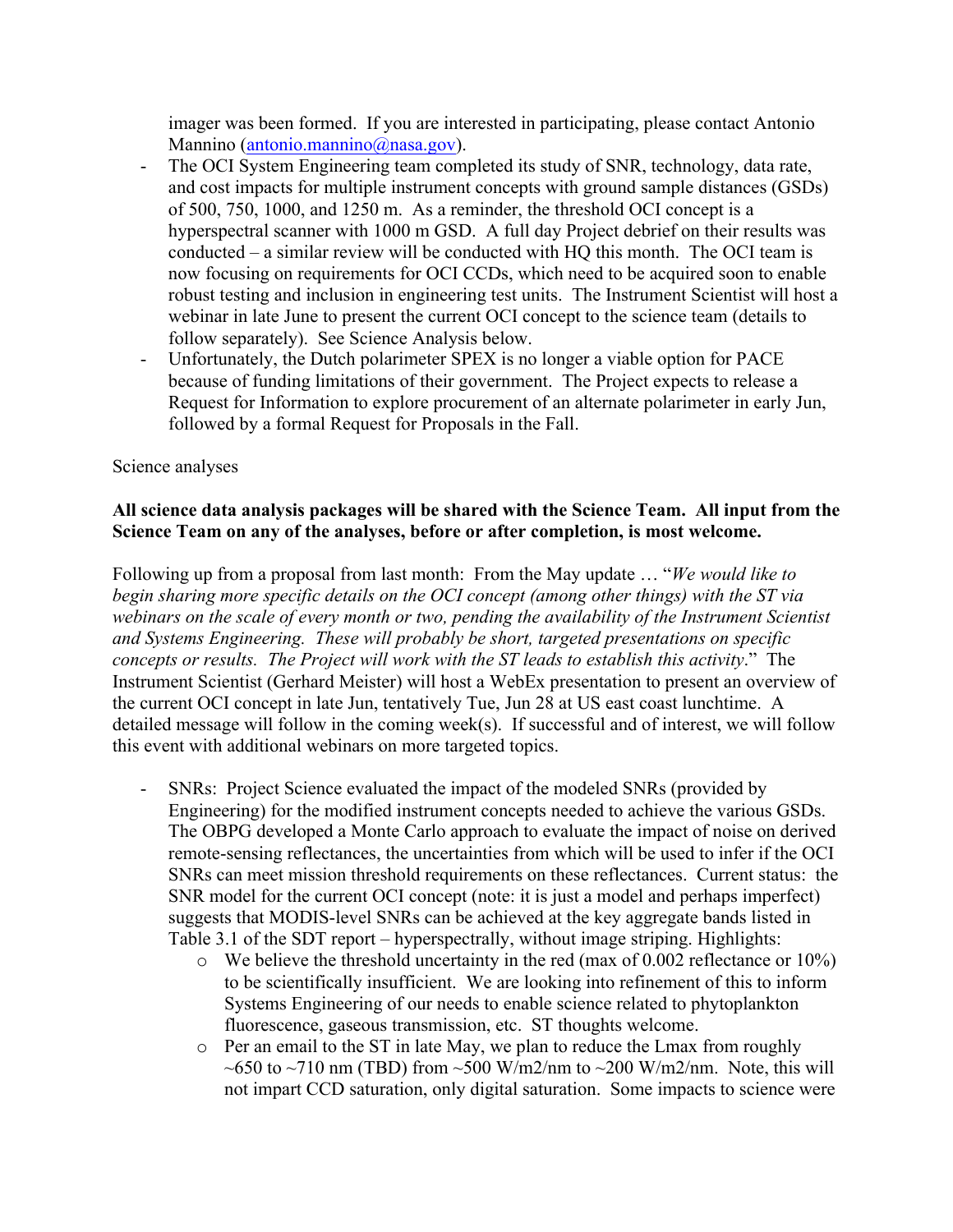noted (thank you all for your comments), but we believe the benefit of increasing red SNRs (+50%) in this spectral region to be substantial.

- o On the minds of the OCI Systems Engineering team: CCD read rates, analog-todigital convertors, their effective numbers of bits, and their space readiness, numbers of CCD read taps, Lmax values assigned to each tap, transitions zones between the blue and red spectrographs, and CCD electron well capacities. All of which impact performance, cost, and SNRs. These could all be potential topics for additional webinars if there is interest from the ST.
- Altitude reduction from 675 km to  $\sim$ 425 km: Per the request of HQ, the Project explored the technical and scientific impacts of lowering the PACE observatory altitude to  $\sim$ 420 km. Hypothetically, were a satellite constellation to be formed around PACE, this would benefit LIDAR and radar instruments used in oceanographic and atmospheric studies. We do not believe there to be substantial impacts to core PACE science with this altitude reduction. Systems Engineering is further exploring the impacts to both OCI and the spacecraft (e.g., additional fuel is required for orbit maintenance). A discussion with HQ will be conducted in mid-July to determine if this is worth exploring further in detail. Systems Engineering predicts roughly 4 weeks of dedicated analyses to fully define the impacts to the OCI optical prescription and the spacecraft.
- Project Science has requested that the OCI team evaluate extension of the UV spectral range to ~315 nm. One major benefit of this could be characterization of ozone to support ocean color atmospheric correction with relying on ancillary data sources
- Spectral super-sampling: Project Science continued compiling and evaluating the utilities of collecting data of finer spectral resolution than 5 nm and spectral steps (e.g., 1.25 nm) of overlapping 5 nm bands (FWHM) for small spectral ranges (e.g., the chlorophyll fluorescence peak and  $NO<sub>2</sub>$  range as identified in the SDT). ST suggestions for additional (limited) spectral domains where such sampling would have significant benefits are welcome. Thank you to those of you who have commented on this.
- Others in the queue (advance input welcome from the ST): SWIR SNR requirements and science impacts of spatial aggregation to smaller pixels at the end-of-scan (something the current OCI concept can do for UV-NIR, but not SWIR).

## Communications

The Ocean Ecology Lab and OBPG have been increasingly supporting the ocean color communications and outreach material coming out of GSFC. The list below represents the material related to PACE. Please let the Project know about related ocean color, clouds, and aerosols communications and outreach activities!

We released a revised PACE Web site (http://pace.gsfc.nasa.gov) that now includes Level-2 pages under the general categories of "Mission," "Science," "Applications," "Campaigns," and "Gallery." Its database currently includes ~450 resources (images, videos, PDF files, etc.) that are being used to populate 23 profile pages for members of the PACE Science Team (check them out!) and overviews of 6 PACE-related science meetings.

# Applied Sciences